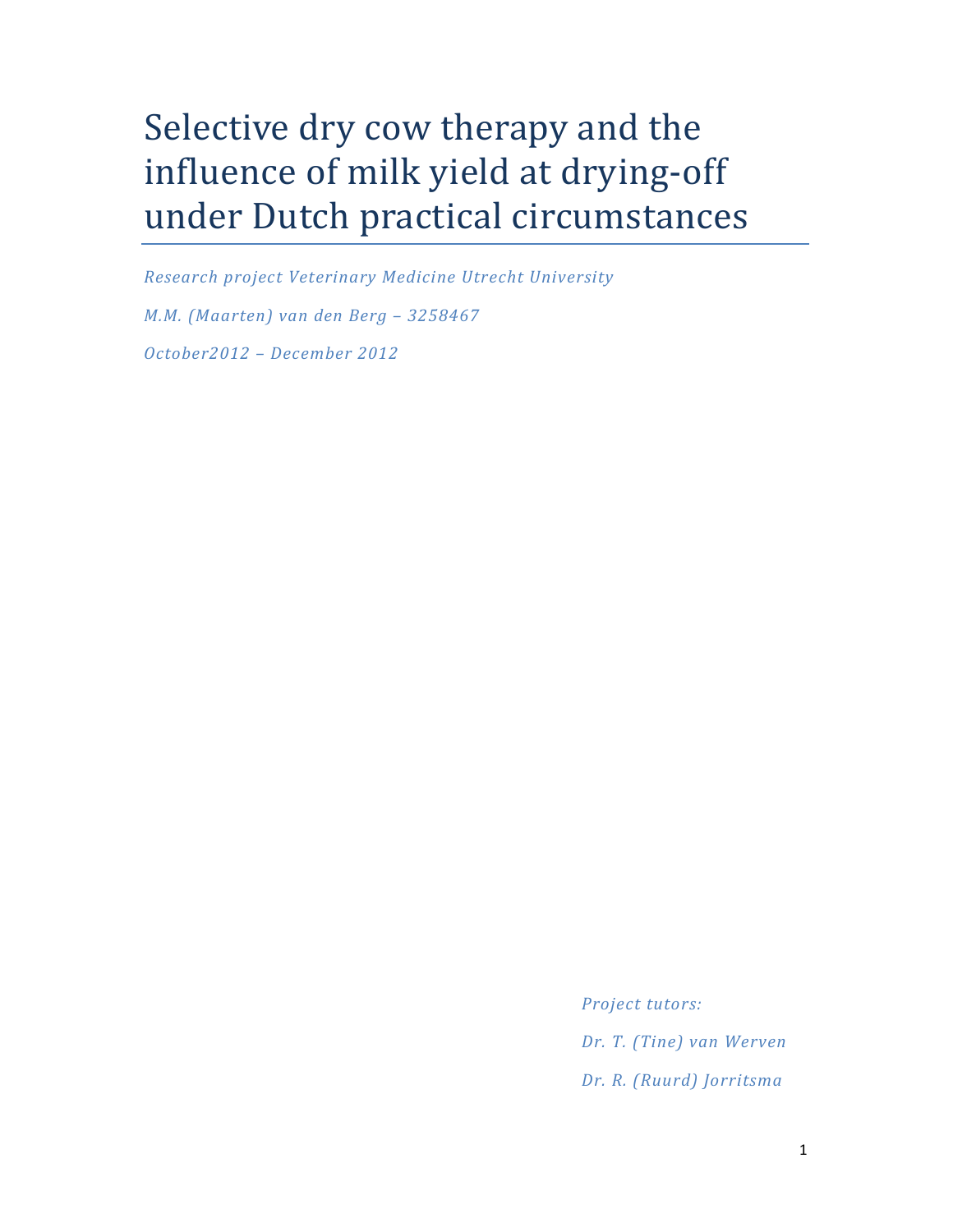# Selective dry cow therapy and the influence of milk yield at drying-off under Dutch practical circumstances

# Abstract

Cows need a dry period prior to the next lactation to achieve a maximal milk production in the subsequent lactation. The dry period is also an important period in the udder health status of the cow. The introduction of the antibiotic dry cow therapy (ADCT) improved the udder health status since the sixties. Nowadays the use of antibiotics in the livestock industry is criticized due to human and veterinarian antibiotic resistance issues.

One way to reduce the use of antibiotics is to start a selective dry cow therapy (SDCT). In this study the use of a SDCT was tested on eight Dutch farms in the province Utrecht. Only 49,5% of the first selected cows passed all the selection criteria. During this study no significant differences between a blanket ADCT and a SDCT were observed. Moreover, no correlation between milk yield prior to drying-off and the first known somatic cell count (SCC) after parturition was observed during this study.

Every farmer should consider SDCT instead of blanket ADCT and evaluate this choice periodically. The choice of a SDCT instead of an ADCT should also be made farm-specific. Risk factors in udder health during the dry period should be optimized or be as favorable as possible to achieve the best result.

# Introduction

# The dry period

The dry period can be divided in three different periods: a period of involution, a steady-state period, in which a keratin plug is formed, and a period of transition. The mammary gland is most susceptible during the first and the last period of the dry period. [1] [2] [3] [4] [5] [6] [7]

# Involution of the udder

Directly after cessation of milking a period of involution begins. [8] [9] Involution is a gradual process and one of the most susceptible periods for the mammary gland for obtaining an intramammary infection (IMI) [3] [9] [10], as the flushing of bacteria out of the gland by periodical milking and teat dipping stops abruptly. Because of an increased intramammary pressure the streak canal becomes relatively comprised and more susceptible for pathogens to enter the gland. Furthermore leucocyte function isn't optimal due to relative high fat and casein levels. [3] [10] The involution of the udder is completed approximately 30 days after drying-off. [3] [8] The lactation in an involuting udder can be reinitiated after four weeks or more after drying-off. [8]

As the involution period is a susceptible period, it would be preferable to hasten the involution of the udder. Reducing the milk yield before drying-off is usable to hasten involution. [10]

# The development of a keratin plug

The keratin plug which is formed in the end of the streak canal acts on different ways to protect the mammary gland against IMI's during the steady-state period. In the first place the keratin plug is a direct physical barrier against pathogens. Next to it esterified and nonesterified fatty acids, like bacteriostatic myristic acid, palmitoleic acid and linoleic acid [11] are present in the keratin plug. It takes several days for the plug to form and the plug disappears 7 to 10 days before parturition. [10]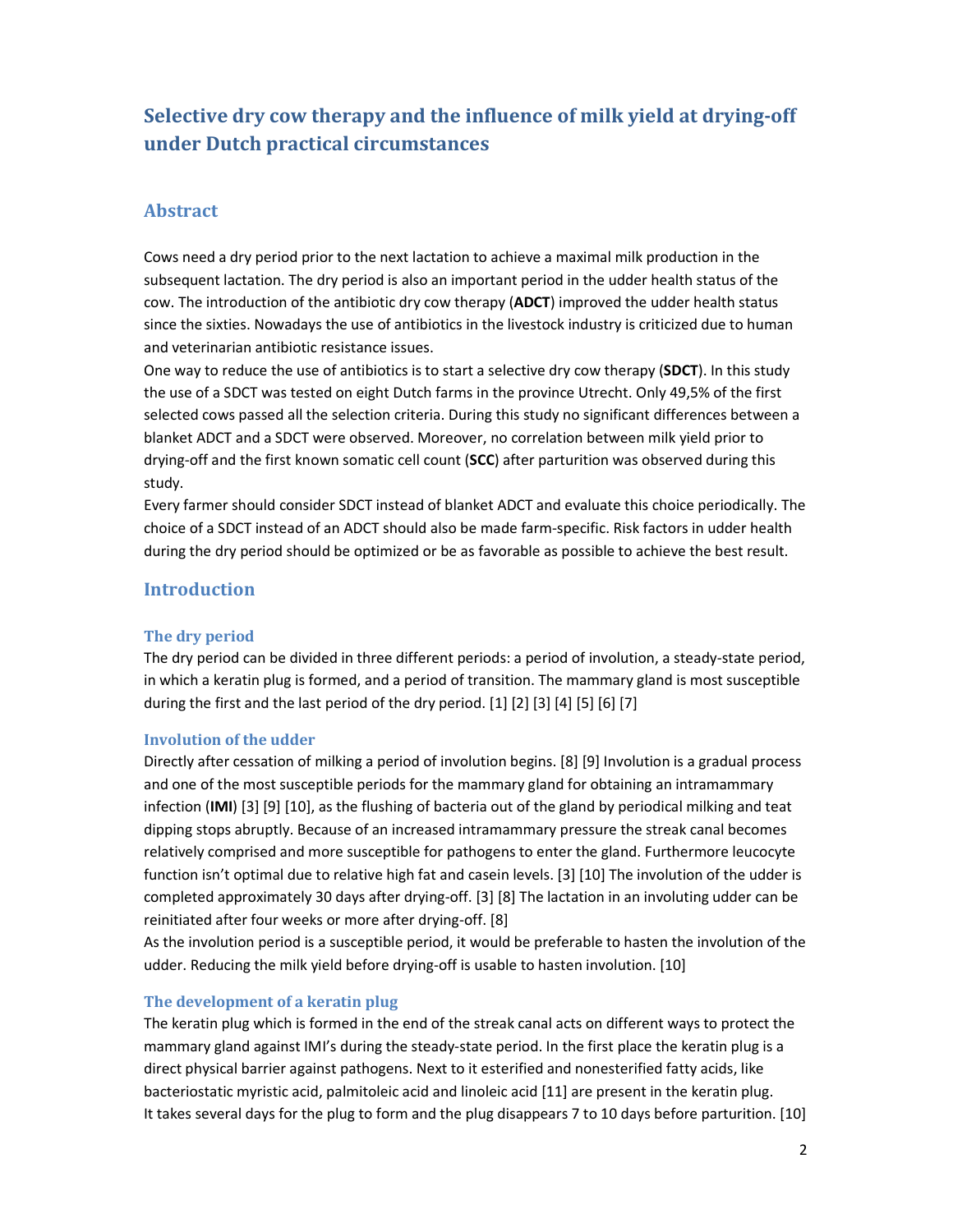Normally the plug is formed within 1 to 2 weeks of the dry period. [2] [12] If the plugs are formed within 6 weeks of the dry period, it is less likely that new IMI's occur. [12]

A quick development of the keratin plug minimizes the risk of a new IMI, because of the different defense-mechanisms of the keratin plug. Obviously a keratin plug isn't formed from one day to the next. Research proved that 10 days after drying-off still 50% of the teats hadn't formed a keratin plug. [7] [10] [12] Six weeks after drying-off this percentage is decreased to 5-20% according to Dingwell et al. [14] or 10% according to Woolford et al. [7] and sixty days after drying off this percentage decreased to 5%. [10] This percentage of 5% is also reported as the percentage of mammary glands that remains open during the dry period. [2] In the knowledge that 97% of the clinical mastitis in the early dry period occurred in glands that hadn't developed a keratin plug, the importance of this plug becomes very clear. [10] No significant differences between the closing of front and rear quarters are observed. [12]

In different studies reasons are indicated for the delayed teat closure or a complete failure of this closure. Slower rates of teat closure are reported in cows with a higher milk yield at drying-off, [2] [10] [13] [14] [15] because the milk accumulation influences the rate of teat closure. [1] [2] A decreased teat end condition is also related to a delayed development of the keratin plug. [2] Besides this, the rate of development is increased by the use of ADCT. This information suggests a role of bacteria in the delayed development of the keratin plug, which is supported by Berry et al.. [5] [10]

### Transition of the udder

The transition of the udder starts about two weeks prior to parturition. [2] [3] [8] This period in the dry period of the cow remarks the transition of the involuted gland to a period of colostrogenesis and is initiated hormonally near the end of pregnancy. [3] The mammary gland becomes immunosuppressed and becomes more susceptible to IMI's through different factors. [9] [10] These factors include the breakdown of the keratin plug, the decrease of leucocyte's protection and antibiotic levels that drop below minimum inhibitory concentration (MIC) in antibiotic treated cows. [2] [10] IMI's acquired during the transition period are more likely to have a major influence on clinical mastitis during the subsequent lactation than those acquired in the involution period [10] and environmental bacteria are the most problematic pathogens during this period. [2]

#### The importance of the dry period in relation to udder health status

From an udder health perspective, the goal of the dry period is to have cows starting the new lactation with uninfected mammary glands. [1] [4] [5] [13] [14] The importance of the IMI's acquired during the dry period is underlined by the fact that over 50% of the clinical mastitis during the first 100 days in lactation resulted from infections acquired during the dry period [1] [5] [6] [10] [16] [17] and 52% of the clinical coliform mastitis in the first 100 days of lactation are related to IMI's acquired during the dry period. [18] During the dry period a new IMI is developed in 10-12% of the quarters. [2] [12] [14]

Following estimates of the National Mastitis Council one-third of every dairy cow suffers from mastitis and mastitis is the most devastating disease of adult dairy cows associated with great economic losses. [11] Economic losses through mastitis are the result of a reduced milk production, increased work, treatment costs, non-delivered milk, earlier culling, costs of the veterinarian and lost of milk quality for the dairy industry. [16] The consequent loss of production after an IMI is related to the duration and severity of this infection. [3] [11] Like clinical mastitis reduces the milk yield of a cow, an increased somatic cell count is also associated with a decreased milk production. Next to it the economic impact of IMI's is emphasized by the knowledge that inflammation and infection of the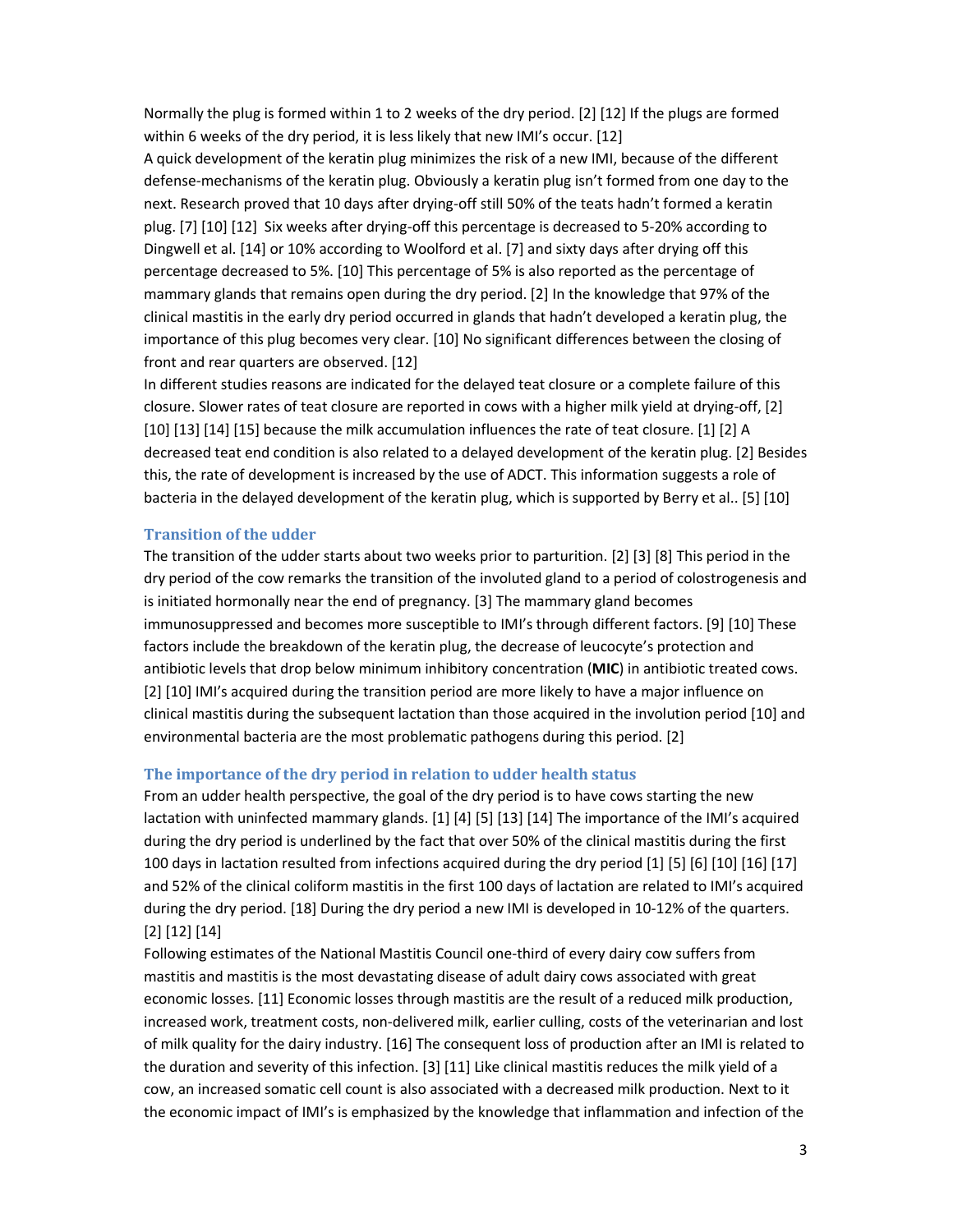mammary gland is the most common dairy cow disease worldwide. [17]

The dry period is also important to cure existing infections. Usually at least 80% of the cows with a high SCC at dry-off should be low at calving. [19] When a quarter is infected at drying-off, the risk of being infected at calving is 7,6 times greater. [1]

A relation between teat-end scores and new IMI's during the dry period is reported by different studies. [15] [16] During the dry period a general improvement of teat-end scores is observed [12] and through this way the dry period is indirectly also important in the prevention of mastitis.

## The importance of the dry period in relation to milk production

The dry period is a crucial period for the udder health status of the cow. [1] [16] Furthermore cows need a dry period prior to lactation to achieve a maximal milk production in the following lactation. [3] [4] [8] [9] Without a dry period the milk production in the subsequent lactation is reduced by 20%. [8] A dry period of 10 to 40 days results in a significant lower milk production in the subsequent lactation in relation to a dry period of 40 to 60 days, because an adequate proliferation and differentiation of the secretory epithelium of the udder during the dry period is essential for an optimal synthetic and secretory function in the following lactation [3], because old cells do not secrete milk as efficiently or for as long as young cells do [8], and a close relationship between the duration of the dry period and the milk production in the subsequent lactation is described. [3] A dry period of 40 to 60 days is assumed optimal for production in the subsequent lactation. [4] [8] [9]

#### Dry cow therapy

For a lot of years ADCT was the most common method for drying-off, because ADCT reduces the rate of new IMI's by approximately 80%. [5] Two goals, which are in line with the goals of the dry period, need to be achieved through ADCT, namely elimination of existing infections and prevention of new infections. [2] [10] [17] [18]

The use of an ADCT is often discussed because of the statement that only infected cows must be treated and due to its high costs. [5] [6] [20] Besides this, the social concerns about antibiotic residues in milk and antibiotic resistance are growing. [5] [6] [14] [20] The public acceptance of the usage of antibiotics in the livestock industry is further decreased since a relation between this usage and the resistance of micro-organisms to antibiotics is proved. An association between increased levels of resistance in enteric flora of dairy cows and the use of ADCT is reported. This association is also reported between resistance levels and mastitis-causing organisms. [17] The society has greater acceptance to antibiotic use when it's only used for infected cows and when the antibiotics of use aren't used in human medicine. [6]

The reduction of antibiotic use is also issued by the World Health Organization and in some ways of farming, like organic and biological farming, the use of antibiotics is prohibited. [5] The increasing antibiotic resistance together with economic motivations led to the development of SDCT based on cow characteristics. [21]

#### Relevance of this study

The aim of this study is to check known risk factors for new IMI's during the dry period under Dutch practical circumstances. In herds with a low risk of acquiring new IMI's during the dry period, the use of SDCT is an alternative to ADCT. In this study the effect of a SDCT on the udder health status of the cow will be investigated. [6] The improvement of the farm's specific management around the dry period can be useful in farms that are used to ADCT as well as SDCT, but also for farmers that want to switch to SDCT to achieve a lower usage of antibiotics. Since a higher milk yield at drying-off is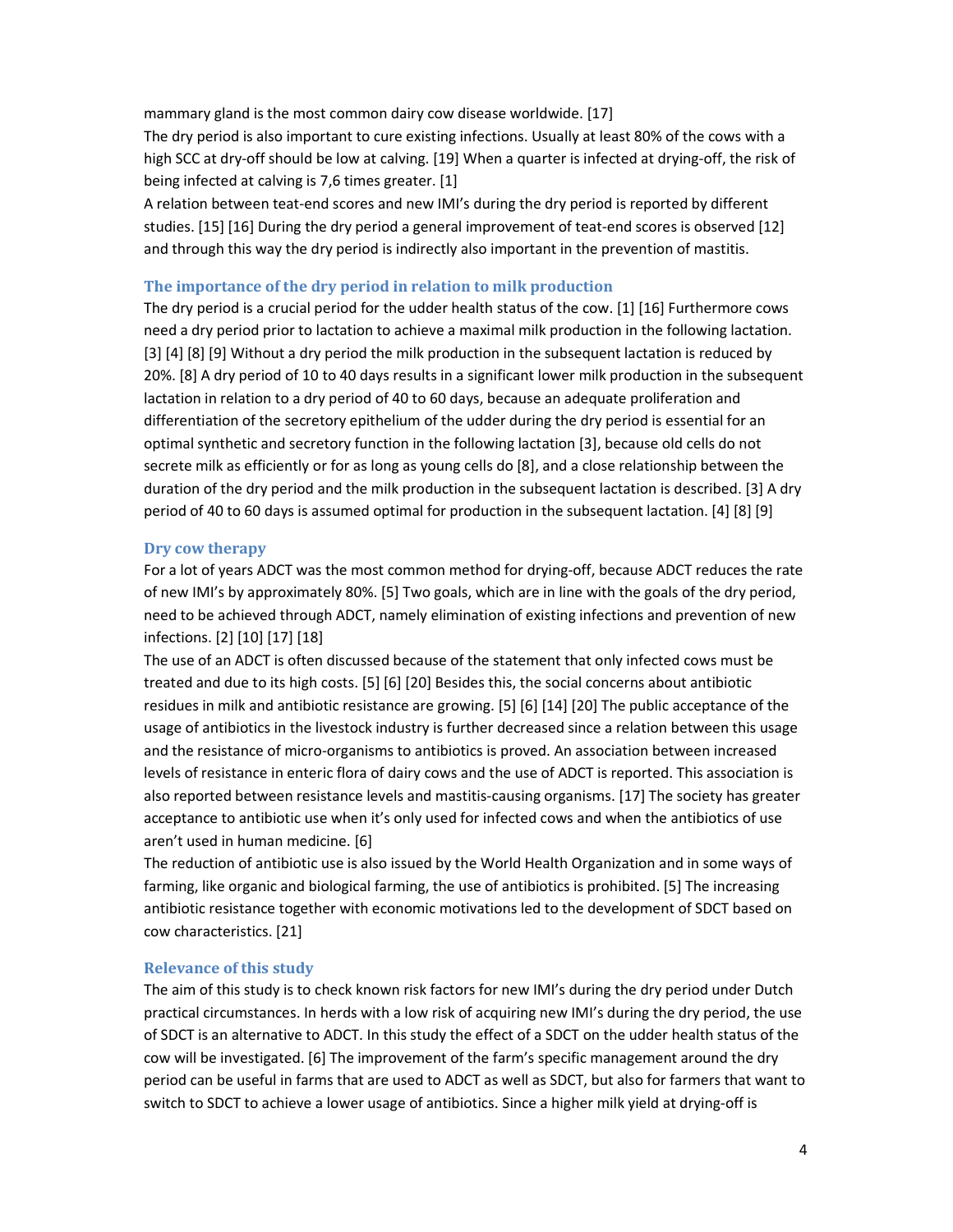associated with a higher risk of new IMI's and mastitis [10] [15] and a delayed development of the keratin plug [2] [10] [13] [14] [15], the importance of this risk factor will be investigated in this study. On the other hand the study tries to establish cow specific conditions that can be implemented when a farmer uses SDCT. These conditions should be easy and cost-effective. Although it's already described in literature that the optimal decision whether to use SDCT is specific for each farm and should be based on farm-specific characteristics [17], the ultimate goal of this study is to develop a uniform advice for farmers in Utrecht about SDCT and the selection criteria that should be used in cow selection.

## Selective dry cow therapy

An alternative method for ADCT is SDCT [6] [17]. The accent of SDCT isn't the prevention of new IMI's, but it focuses on the therapeutic effect (the elimination of existing IMI's). [17] The use of antibiotics in high SCC cows at drying-off or when the risk of new IMI's is high, remains essential to eliminate IMI's. [6] [10] In an ideal situation only infected cows are treated based on the SDCT. [20] A lot of research about SDCT is finished during the last decennia and these studies proved that a similar amount of new IMI's developed in treated and untreated groups of uninfected cows. Nevertheless the quantity of clinical mastitis was higher in the untreated group in early lactation. In addition it should be mentioned that when infected and uninfected cows are randomly divided in a treated and an untreated group, the untreated group has a higher incidence of new IMI's, although the SCC during the following lactation is significantly lower in the untreated group of low SCC-cows then in the group of treated high SCC-cows. [17] The incidence of IMI's with SDCT (when the cows are selected through the farmer's selection criteria) was higher than with ADCT. Selection at quarter level is more risky than selection at cow level [6] and uninfected quarters in an infected cow are more susceptible than uninfected quarters in an uninfected cow. [6] [20] The explanation for this last finding could be due to an individual cow susceptibility or due to a cross-contamination within the cow. [6]

Out of these studies follows that it's an illusion that the incidence of new IMI's is lower in a group of untreated cows. The prevention of new IMI's could be improved if all infected cows were detected and treated before drying-off. In the study of Robert et al. 57% of the untreated cows became infected during the dry period, which indicated that the selection criteria used by farmers were not accurately enough to detect all infected cows. If all untreated cows were also uninfected, 17% of the new IMI's could have been prevented. [20] The efficiency of a SDCT is determined by good selection criteria. It's quite easy to select cows that should be cured, but it's very difficult to select cows that are at risk of obtaining an IMI so they can be preventively treated. [22]

Halasa et al. investigated the differences between ADCT, SDCT and no antibiotics. A distinction is made in this study between selection and treatment at cow level and selection and treatment at quarter level. In this study they proved that ADCT provided more protection against new IMI's in relation to SDCT [20] [21], but this is only reported with selection and treatment at quarter level. When the selection and treatment isn't made at quarter level but at cow level, this difference isn't significant. [21] Both ADCT and SDCT provide more protection against new IMI's than no antibiotics. [5] [21]

Since there's no appropriate, cheap, sensitive and specific cow-side test that can accurately show which cows are infected, ADCT is still the best method to guarantee the udder health as best as possible. This reason makes clear that a SDCT isn't used widespread [4] [14], despite the growing public concerns.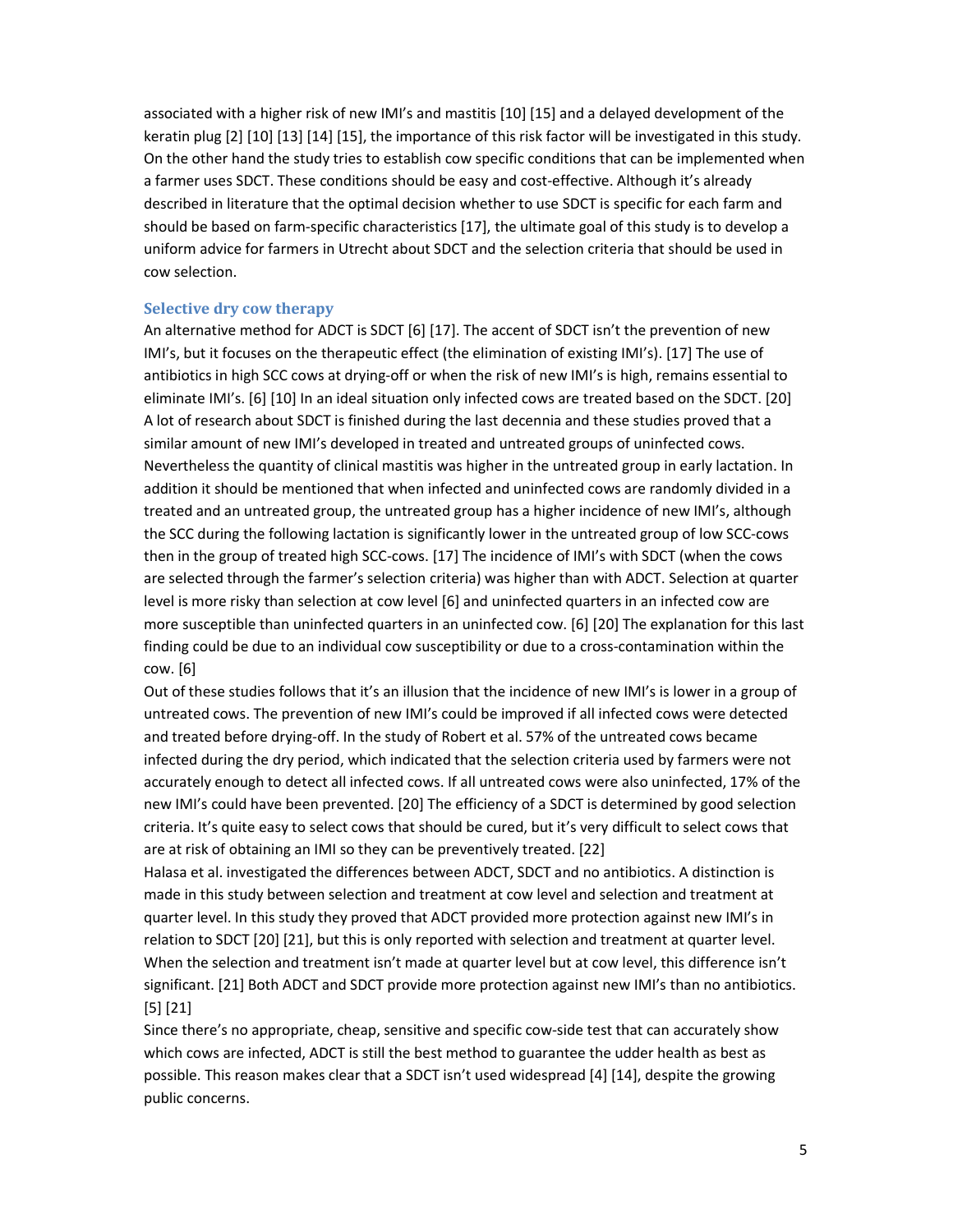#### Risk factors for intramammary infections during the dry period

The literature consulted on IMI's during the dry period mentions different risk factors during the dry period. These risk factors are based on the susceptible periods of the dry period (involution and transition) and consider different points of view, namely quarter level, cow level and farm level. [16] The total susceptibility of a cow to receive new IMI's is the result of a complex interaction between the host, the environment and the pathogens. [10] [12]

At the quarter level the most important risk factor is the condition of the tip of the teat. Lesions or keratinisation of this tip are associated with an increased prevalence of IMI's. [15] [16] In a study of Dingwell et al. 25% of the cows had at least one cracked teat-end during the study. Quarters that had a teat-end crack had a 1.7-time greater risk in relation to the development of new IMI's. [12] The teat-end condition isn't associated with the milk yield of the cow before drying off. [15] The anatomy of the teat canal also plays a role in the susceptibility of the mammary gland to new IMI's during the non-lactating period. [3]

Also, if there's no generation of a keratin plug, the specific quarter is more susceptible for IMI's according to different studies. [10] [12] [13] [16] Other studies however, contradict this observation. [15]

Although the administration of an ADCT intends to improve the udder health, it's a potential risk for the mammary gland as potential IMI-causing pathogens could enter the teat canal when the infusion isn't hygienic. [10] The incidence of new IMI's during the dry period is higher in cows treated with a placebo compared to untreated or treated cows. [6] Using a partial insertion technique could minimize the risks of intramammary infusion of potential IMI-causing pathogens. [10] An IMI or case of clinical mastitis is more likely to occur when a quarter is already infected at dryingoff. [1] [20]

Factors of risk at the cow level contain increased length of the dry period [5] [14] [16] [20], increased length of the preceding lactation [20], age of the cows [2] [11] [14] [16], production of the cows [10] [14] [16], inefficient defense-mechanisms of the mammary gland, present bacteria at the teat end, Friesian breed, udder edema [2] and a previous infection [20] or an subclinical mastitis prior to drying-off [2]. The increased risk by increased length of the dry period could be explained by the biological hypothesis that these cows are exposed to the risk of new IMI's during a prolonged period. [20] The incidence of IMI's is lower just after calving in cows that produced less milk before drying-off than in cows that produced relatively more milk. [1] [4] [15] The increasing incidence of new IMI's during the dry period because of an increasing milk production is caused by environmental pathogens. Infections of staphylococci for example aren't associated with milk yield at dry off. [13] An association between parity and the development of new IMI's during the dry period exists. When the parity of a cow increases, the incidence of new IMI's also increases. This increase could be related to a decrease in the integrity of the streak canal. [12] [14] An association between parity and increased SCC after calving is also reported. An SCC of more than 199.000 cells/ml in the 60 days before drying-off, increasing milk yield between 0 and 30 days before drying-off and a reduced time interval between calving and measuring SCC are also associated with an increased SCC after calving. [23]

According to Rajala-Schultz et al. even in cows receiving an ADCT an increasing milk yield at dry-off results in an increasing incidence of environmental IMI's at calving. For every 5 kg increase in milk yield at drying-off above the value of 12.5 kg, the incidence of having an IMI caused by environmental organisms increases by 77%. [13] The increase in IMI incidence is 80% according to Newman et al.. [1] An increased milk yield is associated with a greater susceptibility of the mammary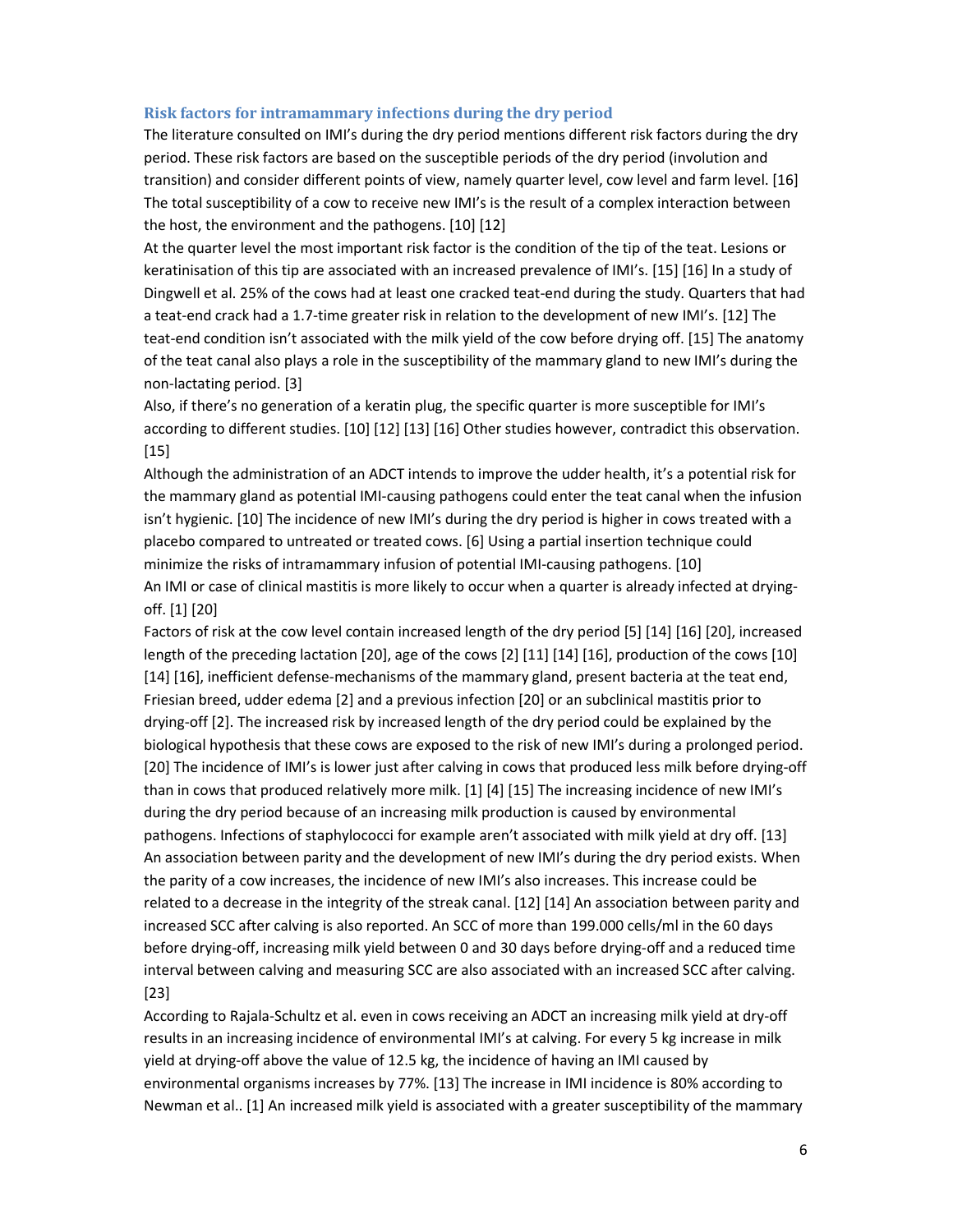gland in development of IMI's. [1] [12] This association could be related to a delayed development of the keratin plug. [12] Although an increased milk yield before drying-off is associated with an increasing incidence of new IMI's during the dry period, Green et al. doesn't describe the increased milk yield as a risk factor in obtaining clinical mastitis, but this article confirms the association of a reduced SCC after parturition with a milk yield underneath ten kilograms a day. [23] Leaking of milk may also be a risk factor for mastitis. [1] [2] [4] [10] [12] [13] [14] [15] Leaking of milk can be caused by overfeeding cows before calving, if dry cows are in sight or sound of the milking parlor, if dry cows are in the presence of calves or cows that have recently calved or if cows are giving high milk yields at the moment of dry off. [10] Intermittent milking can also cause milk leakage and, although a protective effect by decreasing the milk yield at drying-off is described, it increases the risk of IMI at calving for uninfected quarters. [1] Increasing intramammary pressure increases the susceptibility of cows for new IMI's. [2] [4] [12] The increasing volume in the udder also leads to lower concentrations of natural protective factors like lactoferrin and immune cells and immune factors. [4] [12]

A study of Robert et al. with cows dried-off with SDCT reported short teats as a risk factor for new IMI's. This risk factor is only described for uninfected cows at dry off. [20] Low teat height above the ground is also associated with a potential risk for clinical or subclinical mastitis after calving. [2] At the farm level it's important to accommodate the dry cows in a clean, cool and dry environment, [1] [2] [11] [14] [16] reduce stocking density and reduce bacterial contamination of the environment. [23] In contrary to some of these recommendations dry cows are often housed in old and poor maintained buildings or kept on pasture with little attention. [10] When dry cows are housed in a tiestall barn, the probability for quarters to develop a new IMI during the dry period is significantly increased. [14] Factors which are beneficial for a decreasing risk of mastitis are a good drainage of the dry cow accommodation, use of mattresses on the cubicles and disinfection of the cubicles. An increasing thickness of the litter of the calving box also decreases the risk of mastitis. [2] Good hygienic measures are important during the parturition of the calf. [10]

Although management measures sometimes promote the combined housing of pregnant heifers and dry cows, this would increase the risk of E. Coli mastitis. From the point of view of udder health, it would be better to separate both groups. [2] [10] Concerning the heifers it's also important to avoid intensive concentrate feeding to the heifers and moving the heifers from one place to another at the day of calving. [2]

Some practices related to milking procedures are associated with a lower SCC during lactation. These practices are important in preventing a high SCC and lowering the risk of infection during the dry period. These are the preventive factors mentioned by Dufour et al.: wearing gloves during milking, using automatic take-offs, using post milking teat dipping [4], milking problem cows last, yearly inspection of the milking system and use of a technique to keep cows standing following milking. Other management preventive factors are: use of a freestall system, sand bedding, cleaning the calving pen after each calving, surveillance of dry cow udders for mastitis, use of ADCT, parenteral selenium supplementation (deficiency of selenium could have serious consequences on udder health, because it results in compromised neutrophil function [11]), udder hair management and frequent use of the California Mastitis Test. The same study proved that a significantly higher BMSCC was found in the period after installation of an automatic milking system in Denmark and the Netherlands. This could be a risk factor, although this significant difference isn't found in Germany and France. The BMSCC was significantly lower in farms with an automatic milking system where teats were cleaned more than once, where the floor of the waiting area was cleaned with an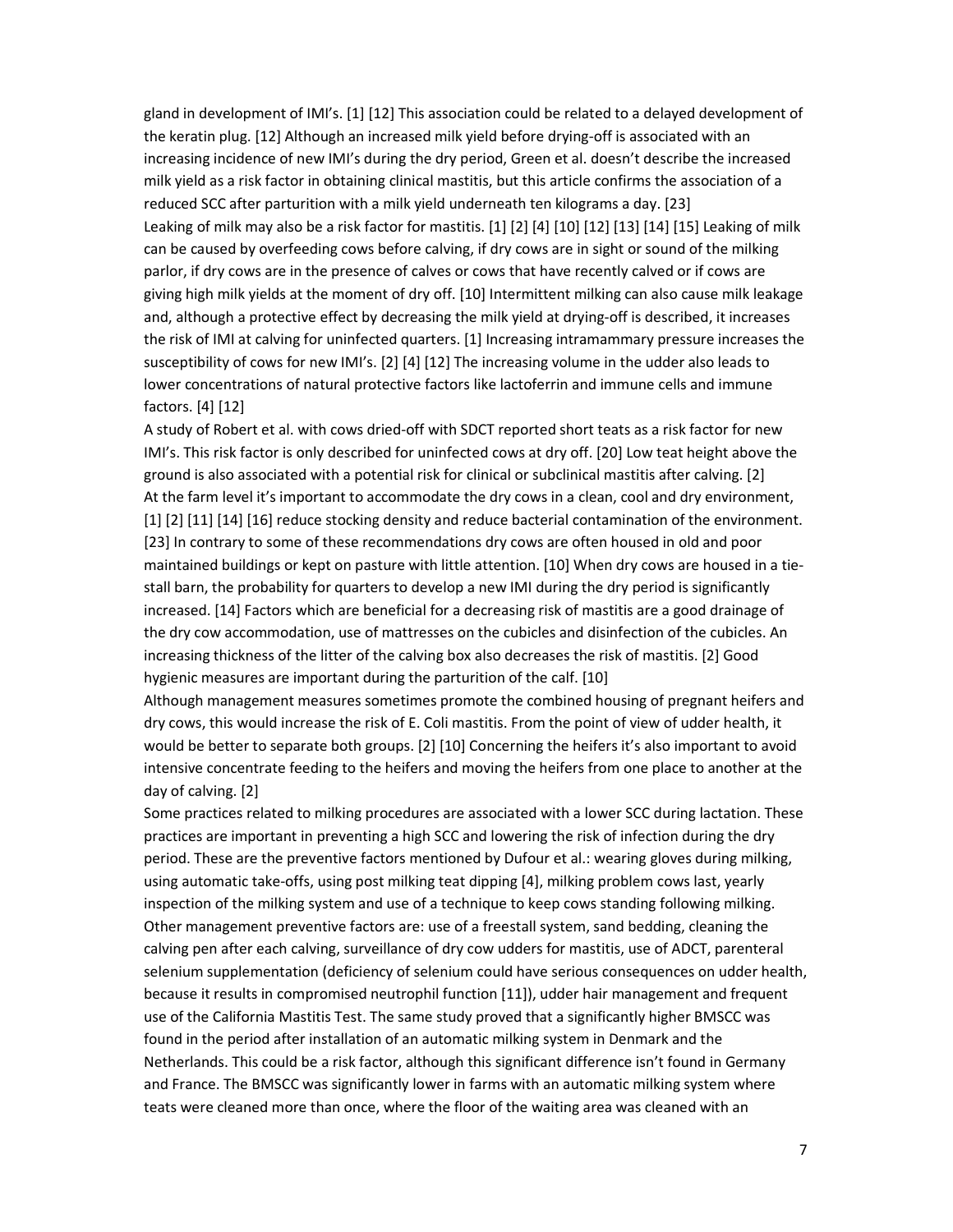automatic scraper and where additional ventilation was used. [22]

The calving interval is a management factor which could be useful in the prevention of new IMI's during the dry period. A prolonged calving interval reduces milk yield at drying-off, because when a cow is more days in milk, the milk yield will decrease normally. Because of this prolonged calving interval, problems with udder health through a high milk yield at dry off could be prevented. [15] This risk factor contradicts with the risk factors introduced by Robert et al.. They describe a prolonged preceding lactation as a risk factor for new IMI's during the dry period. [20] Attention should also be given to prevent vitamin [2] [11] [16] and mineral deficiencies and a negative energy balance. [2] [16] Negative energy balance and number of feed spaces per cow have been related to the severity or incidence rate of E. Coli mastitis. [10] These circumstances make the

udder more susceptible to this opportunistic environmental bacterium. [18] To prevent a negative energy balance the dry matter intake during the dry period and the transition period should not be restricted, although overfeeding should also be avoided. Monitoring of the feeding efficiency is possible by scoring the body condition periodically. [2]

A lot of risk factors at the farm level could be strongly confounded by the attitude of the manager of the herd. Associations which are observed with lower SCC could be improved thanks to a knowledgeable and motivated herd manager. [22]

The risk factors for obtaining an IMI are listed in table 1.

## Reduction of milk yield prior to drying-off

Considering the fact that increased milk yield prior to the dry period is associated with increased risk of obtaining new IMI's during the dry period, attention should be given to management strategies that decrease milk production before drying-off. [14] By reducing the milk yield prior to drying-off the involution of the udder would be hastened. [10] Different methods of drying-off exist in the current management systems and the general advice is to dry off abruptly and avoid intermittent milking. [4]

By intermittent milking, milking once daily is meant for example. Some research has demonstrated that in some cases intermittent milking could decrease the incidence of new IMI's. [1] [10] Intermittent milking reduces the milk yield to the end of the lactation, results in a more rapid involution and an increase in natural protective factors like Lactoferrin. [1] Oliver et al. described a decline of the milk yield of 23% after the intermittent milking during the last week of lactation and a decline in milk yield of 69,2% in cows milked intermittently and fed only hay in the last week of lactation. [3] Dingwell et al. described a decline of the milk yield of 22% to 47% of total milk yield during the last week of lactation following intermittent milking. Although evidence for the use of intermittent milking at the end of lactation is described, no single recommendation can be made since no univocal protocol about intermittent milking is documented. [4]

Another possibility to reduce the milk yield at drying-off is the suppression of concentrate supplementation. This intervention reduces the milk yield prior to drying-off and the intramammary pressure is reduced similar to intermittent milking. The suppression of concentrate supplementation could be one of the recommendations of a mastitis control plan. [4] [20]

When a quarter is already infected, the protective effect of the reduced milk yield at drying-off is lost. The reduction of milk yield is only relevant for uninfected quarters. [1]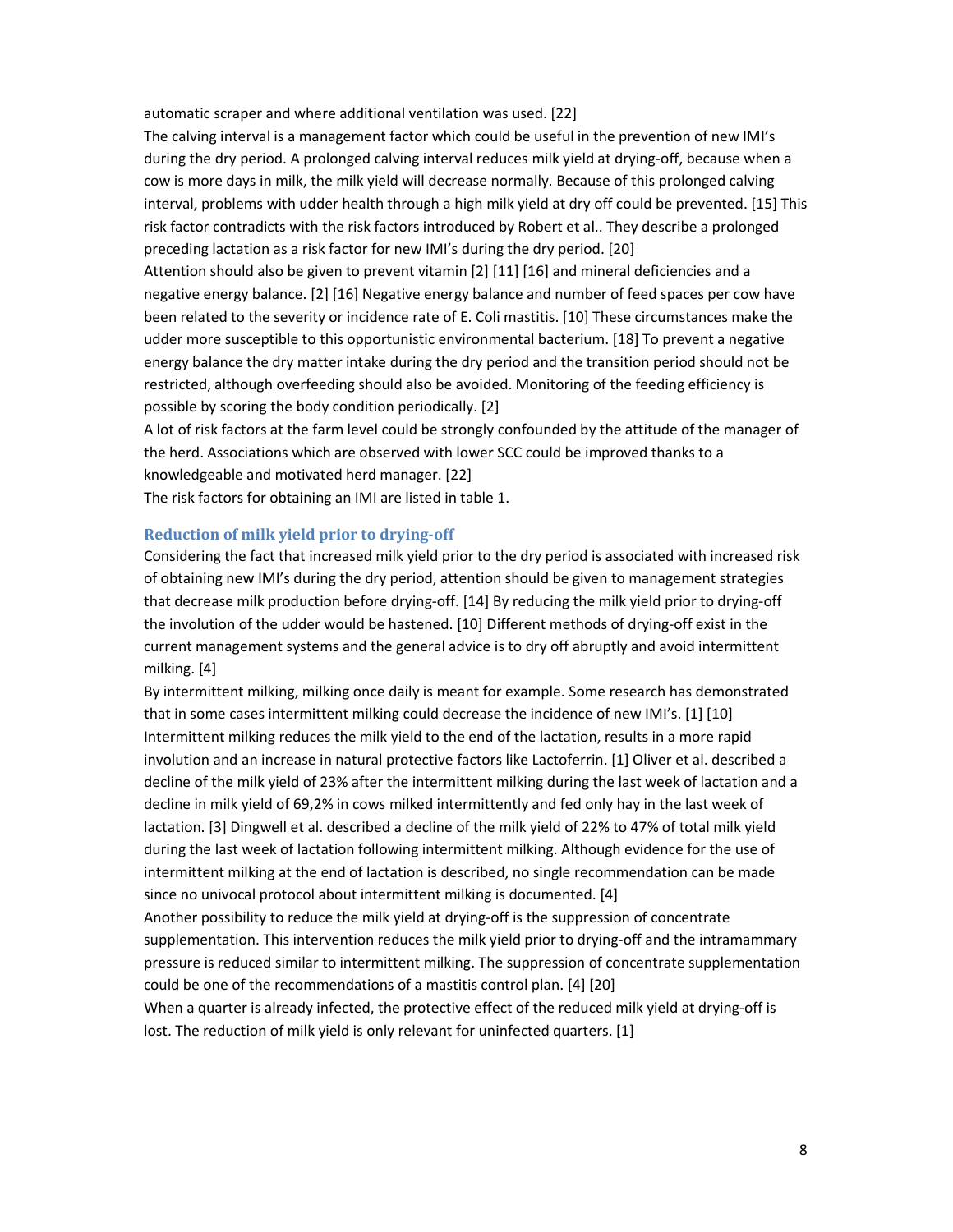# Table 1: Factors influencing the susceptibility obtaining an intramammary infection

| Level         | <b>Risk factor</b>                                         | <b>Effect</b> | Reference        |
|---------------|------------------------------------------------------------|---------------|------------------|
| Quarter level | Teat end lesions                                           |               | 15, 16           |
|               | Teat end keratinisation                                    |               | 15, 16           |
|               | Decreased integrity of the teat canal                      |               | 3, 12, 14        |
|               | Keratin plug                                               | $\pmb{+}$     | 10, 12, 13, 16   |
|               | Unhygienic ADCT administration                             |               | 10               |
|               | An infection at drying-off                                 |               | 1,20             |
| Cow level     | Increased length of the dry period                         |               | 5, 14, 16, 20    |
|               | Increased length of the preceding lactation                |               | 20               |
|               | Increasing age of the cow                                  |               | 2, 10, 14, 16    |
|               | Increased production of the cow                            |               | 10, 14, 16       |
|               | Inefficient defense-mechanisms of the mammary gland        |               | 2                |
|               | Present bacteria at the teat end                           |               | $\overline{2}$   |
|               | Friesian breed                                             |               | 2                |
|               | Udder edema                                                |               | $\overline{2}$   |
|               | Previous infection                                         |               | 20               |
|               | Subclinical mastitis prior to drying-off                   |               | $\overline{2}$   |
|               | Increasing parity                                          |               | 12, 14           |
|               | Increasing milk yield at dry-off                           |               | 1, 12, 13, 23    |
|               | Leaking of milk                                            |               | 1, 2, 4, 10, 12, |
|               |                                                            |               | 13, 14, 15       |
|               | Overfeed prior to calving                                  |               | 10               |
|               | Dry cows in sight or sound of the milking parlor           |               | 10               |
|               | Dry cows in the presence of calves                         |               | 10               |
|               | Dry cows in the presence of cows that have recently calved |               | 10               |
|               | Cows dried-off with a high milk yield                      |               | 10               |
|               | Short teats                                                |               | 20               |
|               | Low teat height above the ground                           |               | $\overline{2}$   |
| Farm level    | A clean, cool and dry environment for the dry cows         | $\pmb{+}$     | 1, 2, 10, 14, 16 |
|               | Increased stocking density of the dry cows                 |               | 23               |
|               | Bacterial contamination of the dry cow environment         |               | 23               |
|               | Dry cows housed in a tie-stall barn                        |               | 14               |
|               | Good drainage of the dry cow environment                   | +             | 2                |
|               | Matresses on the cubicles                                  | +             | $\overline{2}$   |
|               | Disinfection of the cubicles                               | +             | $\overline{2}$   |
|               | Thick litter in the calving box                            | +             | $\overline{2}$   |
|               | Good hygienic measurements during parturition              | +             | 10               |
|               | Combined housing of pregnant heifers and dry cows          |               | 2, 10            |
|               | Intensive concentrate feeding to the heifers               |               | 2                |
|               | Moving the heifers at the day of calving                   |               | $\overline{2}$   |
|               | Milking procedures                                         |               |                  |
|               | <b>Wearing gloves</b>                                      | $\pmb{+}$     | 4                |
|               | Using automatic take-offs                                  | +             | 4                |
|               |                                                            |               |                  |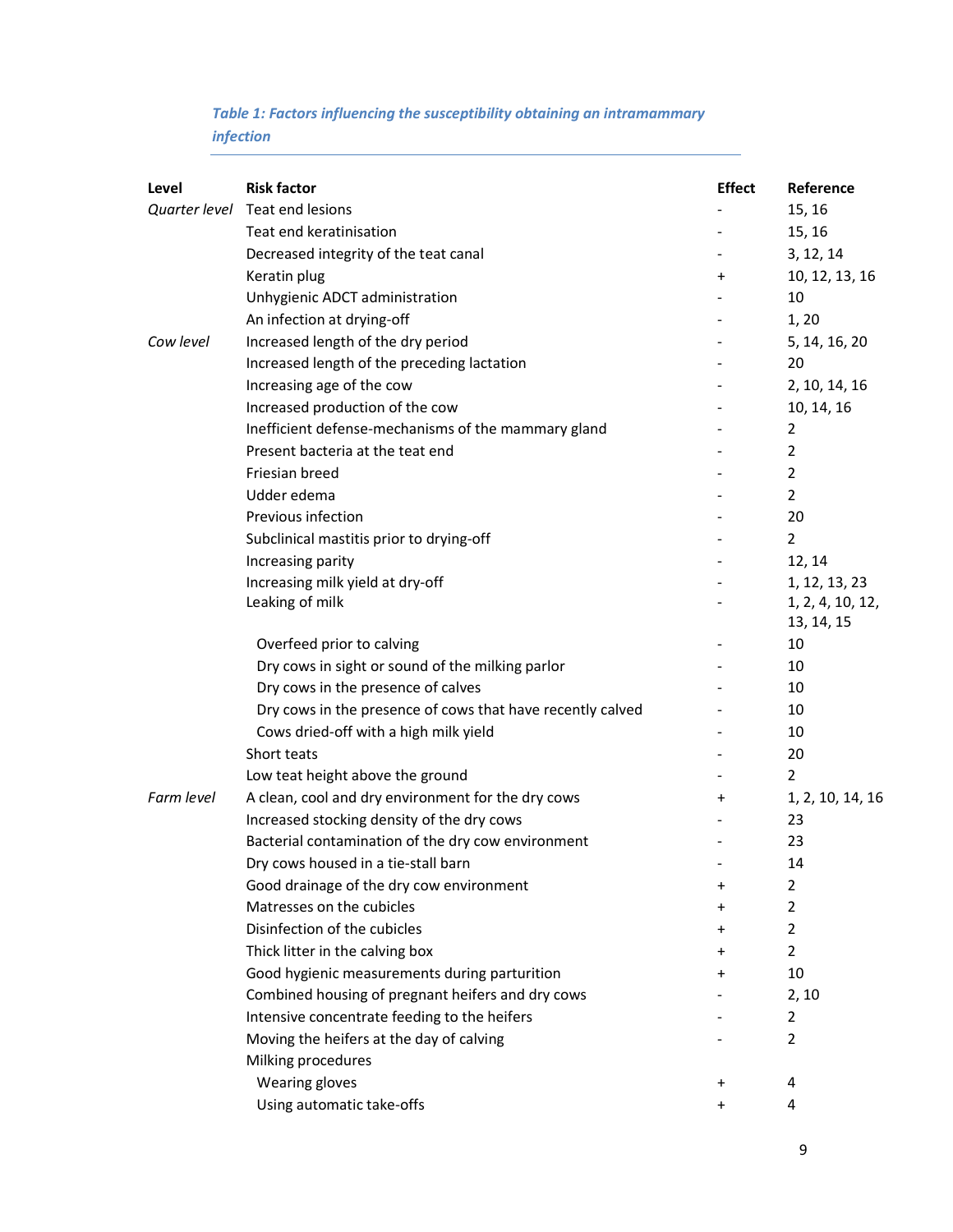| Post milking teat dipping                                      | $\ddot{}$ | 4              |
|----------------------------------------------------------------|-----------|----------------|
| Milking problem cows last                                      | $\pm$     | 22             |
| Yearly inspection of the milking system                        | $\ddot{}$ | 22             |
| Using a technique to keep cows standing following milking      | $+$       | 22             |
| Freestall system                                               | $\ddot{}$ | 22             |
| Sand bedding                                                   | $\ddot{}$ | 22             |
| Cleaning the calving pen after each calving                    | $^{+}$    | 22             |
| Surveillance of dry cow udders for mastitis                    | $\pm$     | 22             |
| Antibiotic dry cow therapy                                     | $+$       | 22             |
| Parenteral selenium supplementation                            | $\ddot{}$ | 11, 22         |
| Udder hair management                                          | $+$       | 22             |
| Frequent use of the California Mastitis Test                   | $\ddot{}$ | 22             |
| Automatic milking system                                       |           |                |
| Clean teats more than once                                     | $+$       | 22             |
| Automatic floor scraper in the waiting area                    | $\pm$     | 22             |
| Additional ventilation                                         | $\ddot{}$ | 22             |
| Decreased calving interval                                     |           | 15             |
| Prevent vitamin and mineral deficiencies                       | $\ddot{}$ | 2, 11, 16      |
| Negative energy balance                                        |           | 2, 16          |
| Restricted feed intake in the dry period and transition period |           | $\overline{2}$ |
| Overfeeding                                                    |           | $\overline{2}$ |
| Monitoring the feeding efficiency                              | $\ddot{}$ | $\overline{2}$ |
| Restricted number of feed spaces                               |           | 10             |
| Knowledgeable and motivated herd manager                       | $\ddot{}$ | 22             |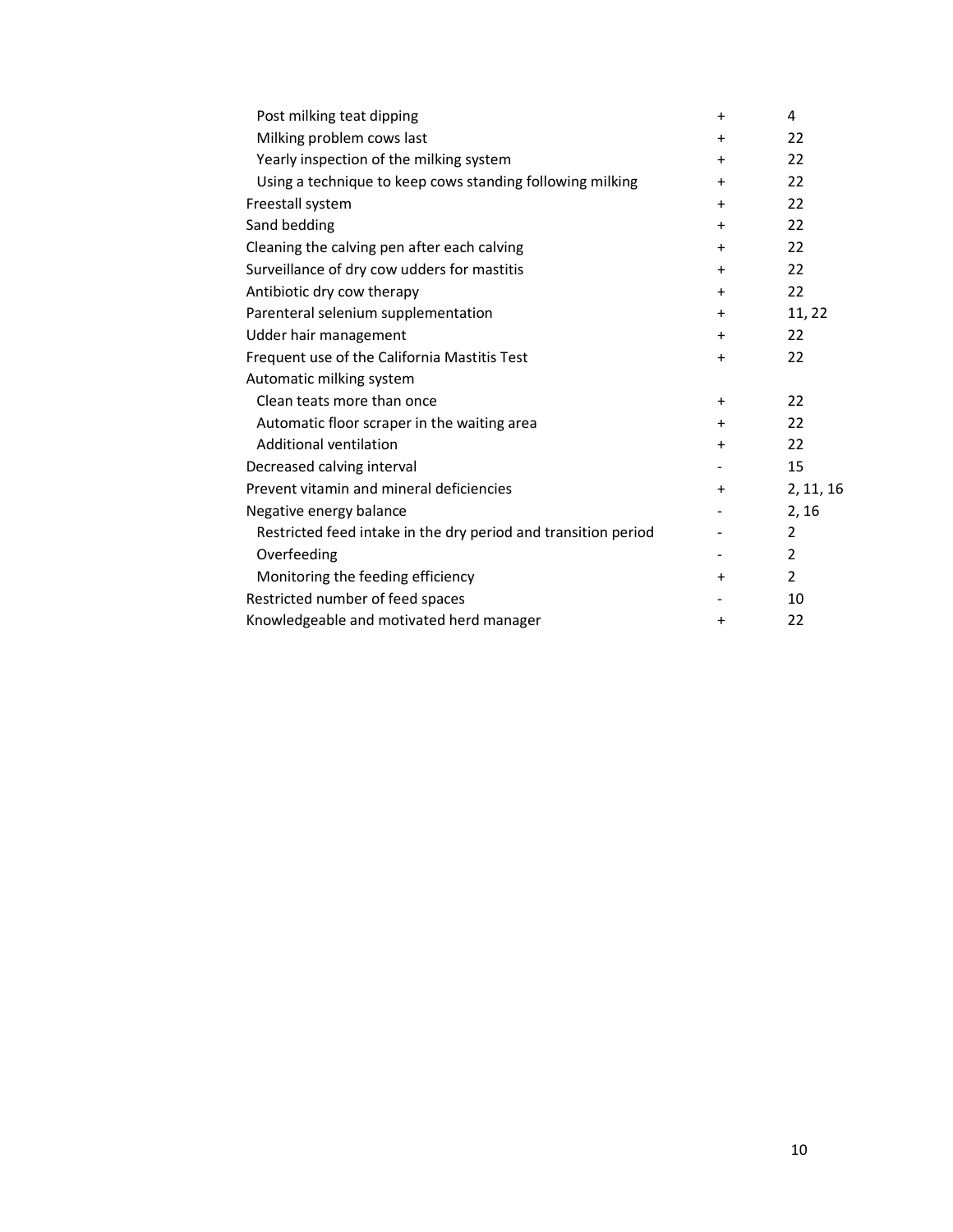# Materials and methods

## Inclusion criteria

## Herd participation

Eight farmers located in the province Utrecht in the Netherlands participated in this study. These farmers were suggested by their veterinarians as these farmers liked to participate in this study and the BMSCC of the farm was underneath 250.000 cells/ml.

Because of the variation in between the farms there is a realistic section of the farms in Utrecht. Most farmers use a conventional milking system on their farm; only one farmer uses an automatic milking system. The most cows present on the farms were Holstein Friesian cows. One farm shelters also Fleckvieh cows and Holstein Friesian cows inbreeded with Fleckvieh cows.

## Cow selection

To participate in this study, the cows were selected on two different ways. The first selection criterion was based on the periodical results of the milk production registration (MPR). In these results the SCC of each cow was registered. The SCC is a measure of udder health performance [22] [23] and marketability of the milk. [22] As a condition to participate in the study the last three SCCresults in the MPR of a cow at the moment of drying-off should be 150.000 cells/ml or less. The second selection criterion was based on the SCC of each quarter at the moment of drying-off. When the selected cow was milked, first the udder was cleaned and then the foremilk was milked out of the quarter and a milk sample of each quarter was taken. During the testing of the samples, the cow is milked normally. When the test results in all quarters had a SCC of 150.000 cells/ml or less, the tested cow can participate in this study.

For testing the SCC of each quarter the Delaval Cell Counter (DCC) was used. The DCC is a portable device for counting the SCC in bovine raw milk. Advantages of the DCC are the small amount (60 μL) of milk required and the quick results (about 40 seconds per sample). Because of a good repeatability (0,99, SD = 0,052), recovery rate and potential matrix effects the DCC is a useful tool for identifying the SCC of milk samples and thus grading udder health status as the SCC is an indicator of the cellular (mainly leucocytes) activity of the immune defense of the udder. [24] [25]

# Experimental design

Two ways of drying-off were handled in this study. The cows in one group all got ADCT intramammary administered (antibiotic positive) and the cows in the other group didn't got any antibiotics at all (antibiotic negative). The selected cows were randomly selected to one of the two different groups.

After the cow was milked entirely, the teats of the cow were cleaned with an antiseptic alcohol tissue and then the ADCT was applied according to the instructions in the antibiotic positive group. After administration of the antibiotic, the teat was massaged from the tip to the base. At last an external teat spray or dip was administered. The antibiotic negative group was milked entirely and after that the teats were cleaned with an antiseptic alcohol tissue and an external teat spray or dip was administered. In all cases the teat spray or dip, which was used on the specific farm, was used in the study.

Both the antibiotic positive and the antibiotic negative cows were separated from the milk producing cows. The dry cows were housed like the farmer used to house the dry cows. Thanks to this normal housing the normal situation is best approached and the influences of the housing system on the udder health are minimized.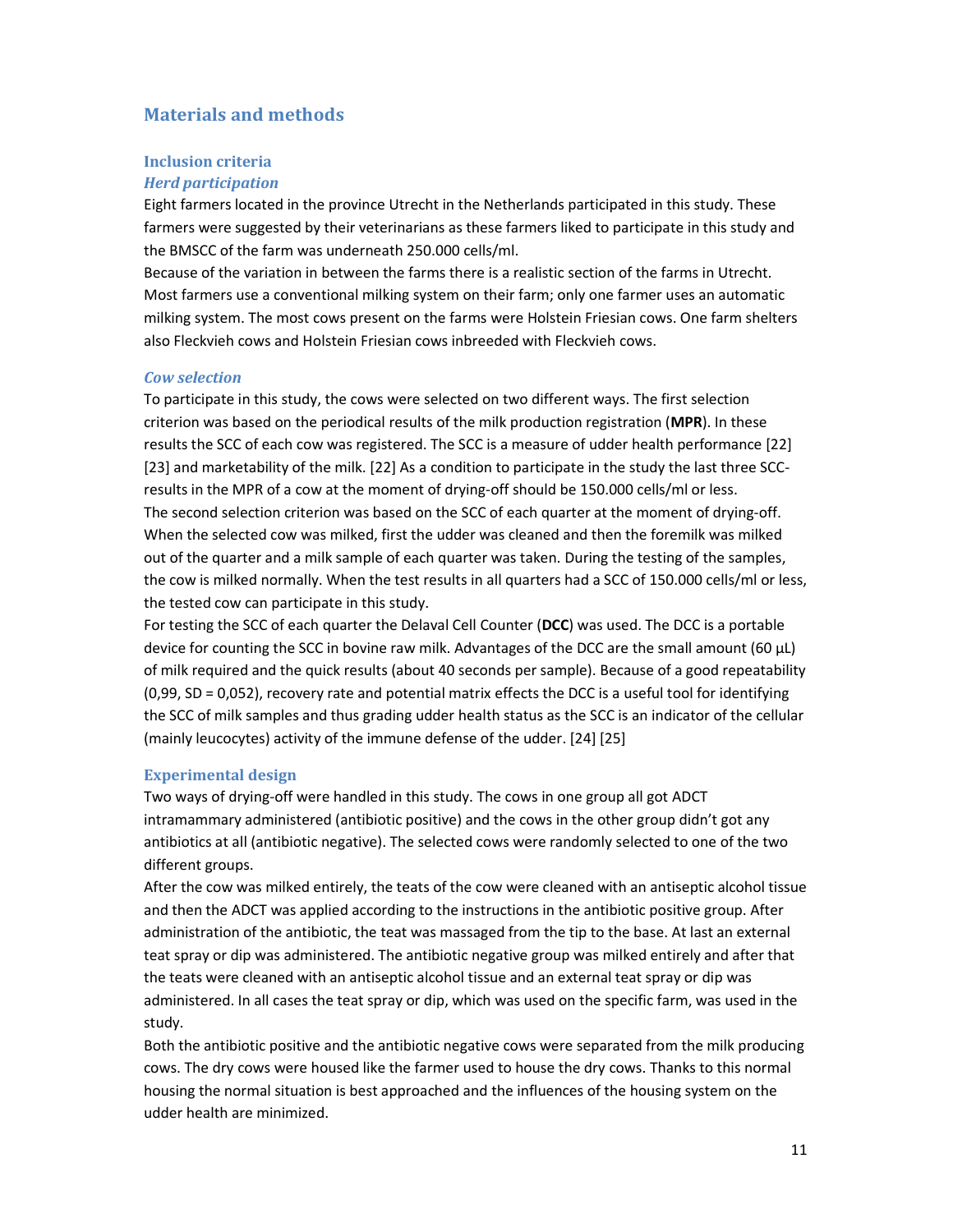## Statistical analysis

The obtained data where stored in a Microsoft Excel database during the study and imported into SPSS Statistics Version 20. The mean SCC before drying-off was compared with the mean of the first SCC directly after the dry period with a paired T-test. An independent samples T-test was used to compare the SCC before drying-off and the SCC after the dry period in order to reveal a difference. At last the Pearson's correlation test was used to observe a correlation between the milk yield prior to drying-off and the first known SCC after the dry period.

## **Results**

#### Descriptive results

The number of participating cows from each farm ranged from one to nine cows (mean =  $5.75$ ; SD = 2,87). To achieve this number of cows an average number of 11,63 (SD = 5,20) cows per farm was tested following the first selection criterion. The percentage of tested cows that could participate in this study ranged from 27,8% to 83,3% with a mean percentage of 49,5% (SD = 20,9). 47 Out of 93 cows (50,5%) didn't pass the second criterion (selection on the quarter SCC with the DCC) and couldn't participate in this study, because one or more of the cow's quarters tested above 150.000 cells/ml. The milk yield at drying-off didn't differ a lot between the participating farms. The milk yield ranged from 6 kg to 21 kg and the mean milk yield of all cows was  $14,13$  kg (SD = 3,40). The precise distribution of the cows and the milk yield between the participating farms is described in table 2.

| Farm:                     |       |       |       |       |       | 6     |       | 8     |    | Total:   Mean: | SD:  |
|---------------------------|-------|-------|-------|-------|-------|-------|-------|-------|----|----------------|------|
| Selected cows:            | 12    | 16    | 3     | 18    | 10    | 13    | 15    | 6     | 93 | 11,63          | 5,1  |
| Participating cows:       | 8     | 9     |       | 5     | э     | 9     | -6    | 5     | 46 | 5,75           | 2,87 |
| Percentage participating: | 66,7  | 56,3  | 33,3  | 27,8  | 30.0  | 69.2  | 40.0  | 83,3  |    | 49,5           | 20,9 |
| Mean milk yield (kg):     | 12,23 | 13,99 | 12.00 | 12,80 | 15,33 | 15,83 | 14.33 | 15,20 |    | 14,13          |      |
| SD milk yield (kg):       | 3,89  | 3,77  |       | 3,11  | 1,53  | 3,72  | 2,07  | 3,42  |    | 3,40           |      |

Table 2: Descriptive results of the different farms.

The SCC in the last MPR (MPR) before drying-off was compared with the first SCC in the MPR (MPR+1) directly after the dry period. Because of this study design, four groups were created. These groups are compared by a paired T-test. The paired T-test revealed a mean SCC of 59,37 (SD = 31,247) and 98,53 (SD = 237,136) of the MPR and MPR +1 respectively in the group with the ADCT. In the group that wasn't treated with antibiotics, the mean SCC was 53,46 (SD = 36,655) and 362,00 (SD = 1407,596) respectively at the moment of MPR and MPR + 1. Both groups show a much greater deviation in the MPR+1-group.

Following the results of an independent samples T-test, no significant difference ( $P = 0.564$ ) between the SCC of the ADCT-cows and the SDCT-cows was observed before drying-off. Because of the random selection, a difference between these data would be undesirable. The same test was carried out with the data of MPR + 1 and also revealed no significant difference ( $P = 0.349$ ) between the two groups of cows.

The mean milk yield at drying-off in this study was 14,13 kg (SD = 3,44). The distribution of the first SCC in lactation and the milk yield at drying-off are presented in figure 1. Since there's one erratic result (13; 7.225), this result is withhold in figure 2 to give a better image of the distribution of the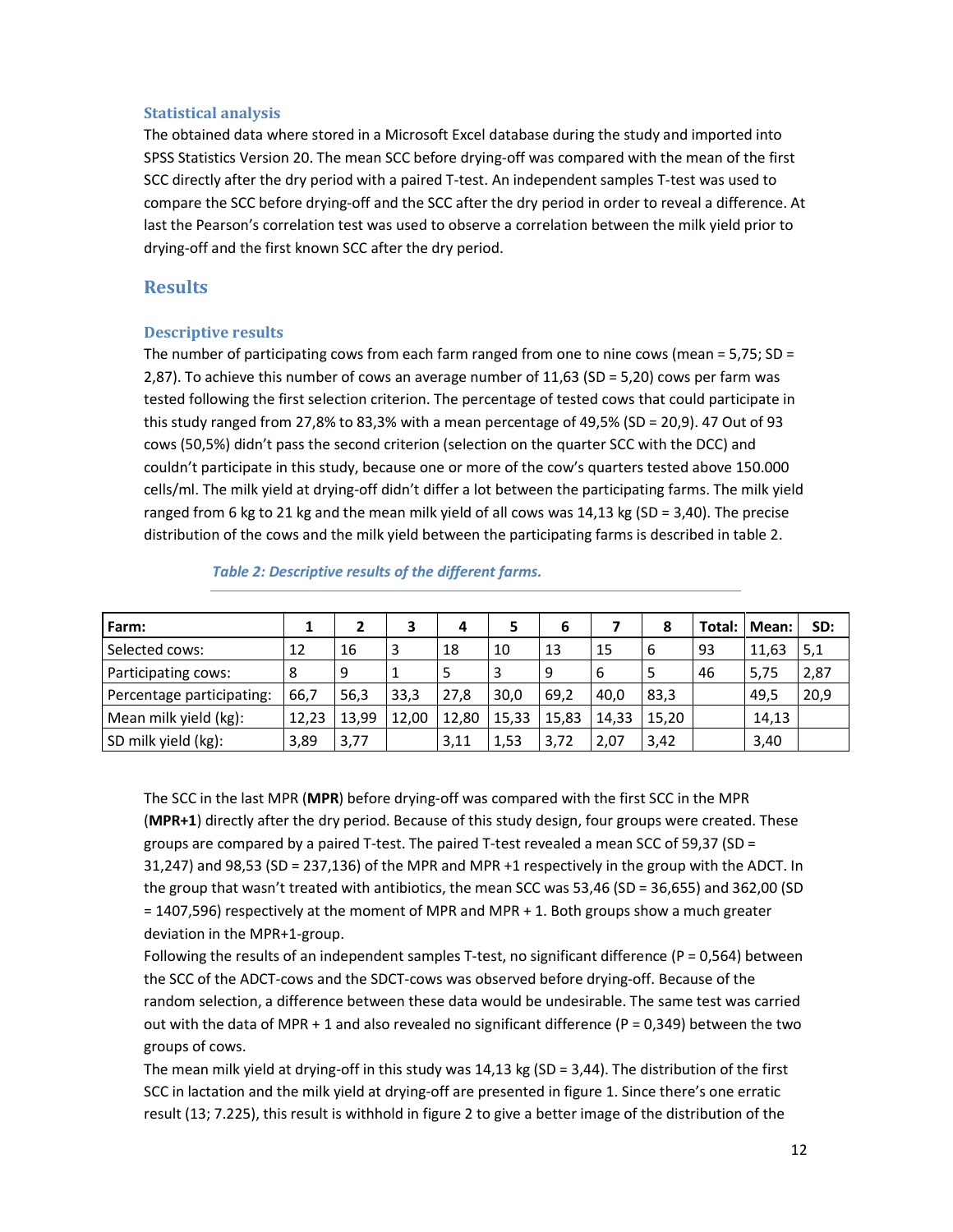results.

All data of milk yield at drying-off and the SCC of MPR+1 were tested in a Pearson's correlation test, but no correlation ( $P = 0.628$ ) between these data was observed. Since one observation of the SCCdata of MPR+1 differs a lot from all other data (13; 7.225), this observation was filtered out of the available data. After this filter the correlation between milk yield at drying-off and the first SCC in lactation still wasn't significant ( $P = 0.371$ ).

The same approach is used to search for a correlation between the milk yield at drying-off and the SCC of MPR + 1 of cows with an ADCT and the group of cows with SDCT. Both groups didn't show a correlation between the mentioned data (P = 0,857 and P = 0,747 respectively) in the Pearson's correlation test.

> Figure 1: The distribution of the first known SCC in lactation in relation to the milk yield prior to drying-off.



# **Discussion**

The attempt of this study was to find some practical criteria to select cows for a safe SDCT instead of a blanket ADCT. During the duration of this study 93 cows on eight farms were selected through the last three SCC's on the MPR before drying-off. Unfortunately 47 cows didn't pass the second criterion (selection on the quarter SCC with the DCC) and couldn't participate in this study. Knowing this and if we presume that a quarter with a SCC above 150.000 cells/ml is too much at risk obtaining an IMI during the dry period, it's unsafe to select cows for a SDCT when you're taking only the SCC of the last three MPR-results in account. The results would be of great practical interest if it was possible to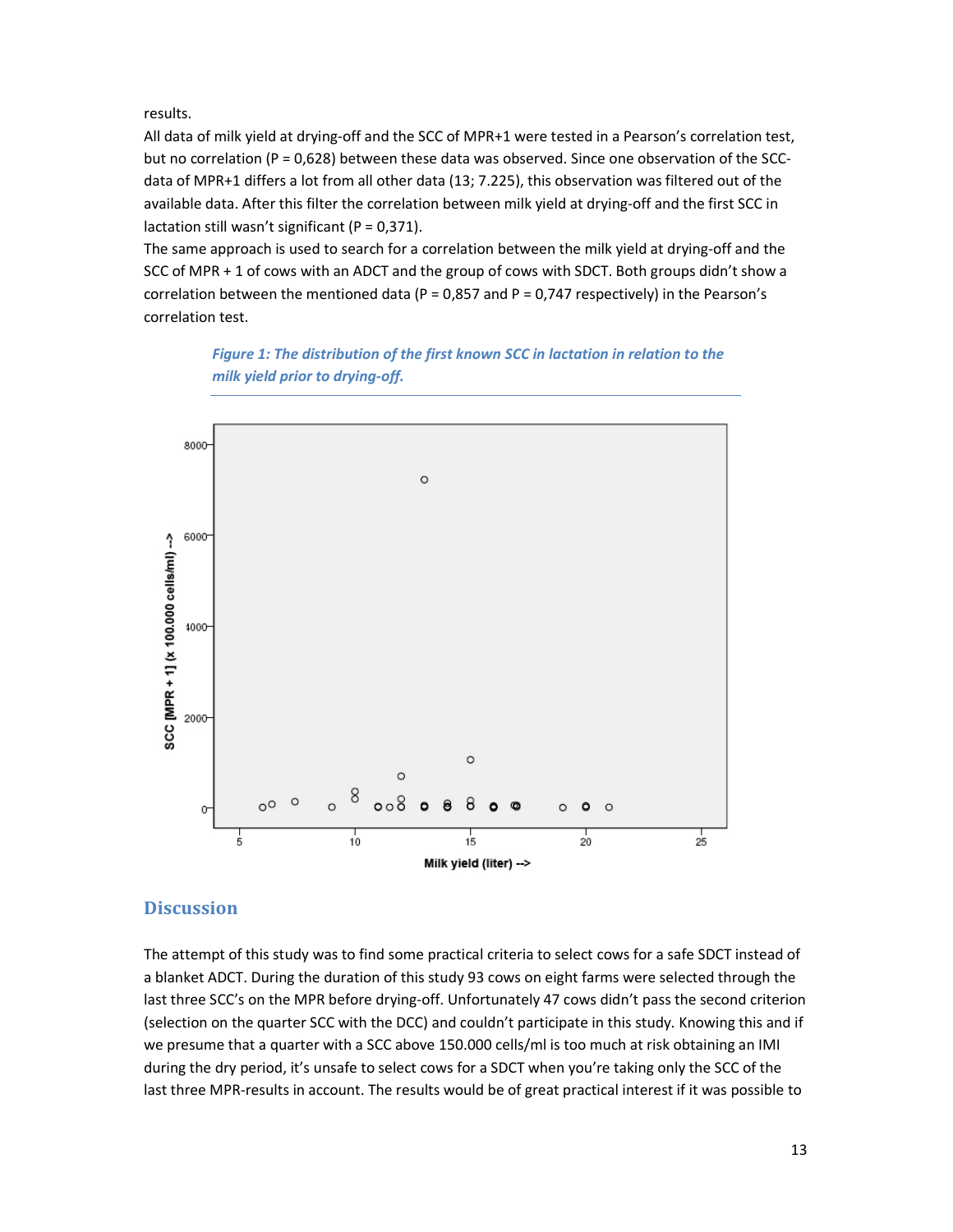Figure 2: The distribution of the first known SCC in lactation in relation to the milk yield prior to drying-off after filtering of one result (13; 7.225).



predict a low SCC of each quarter based on the SCC of the last three MPR-results without the intervention of the DCC. The selection procedure based on the last three MPR-results could then be extrapolated to relatively safe criteria in practice.

Since there's no significant difference between the first known SCC after the dry period of the antibiotic positive and the antibiotic negative group in this study, there's no significant risk in using SDCT instead of ADCT based on our selection criteria. These results suggest a safe usage of SDCT when our selection criteria are used. This outcome should be extrapolated with care since a small sample size is used in this study.

The selection criteria of this study could also be discussed. A lot of different criteria are used in different studies and in the field. These criteria were selected, because they were expected to be safe and prevent significant risks for the farmers that were participating in this study. One of the farmers didn't treat most of the deselected animals with antibiotics and the experiences of this approach were very good. This observation suggests that not only selection criteria are important, but other factors play a role in the udder health during the dry period. Potential risk factors are listed in this article. The importance of these potential risk factors could explain the great distribution in percentages of participating cows between the different farms.

However breed isn't found as an important factor in udder health management, the farmer mentioned above keeps Fleckvieh cows and the breeding organization claims that this breed is characterized by a low SCC, healthy cows and durability. The impact of different breeds on udder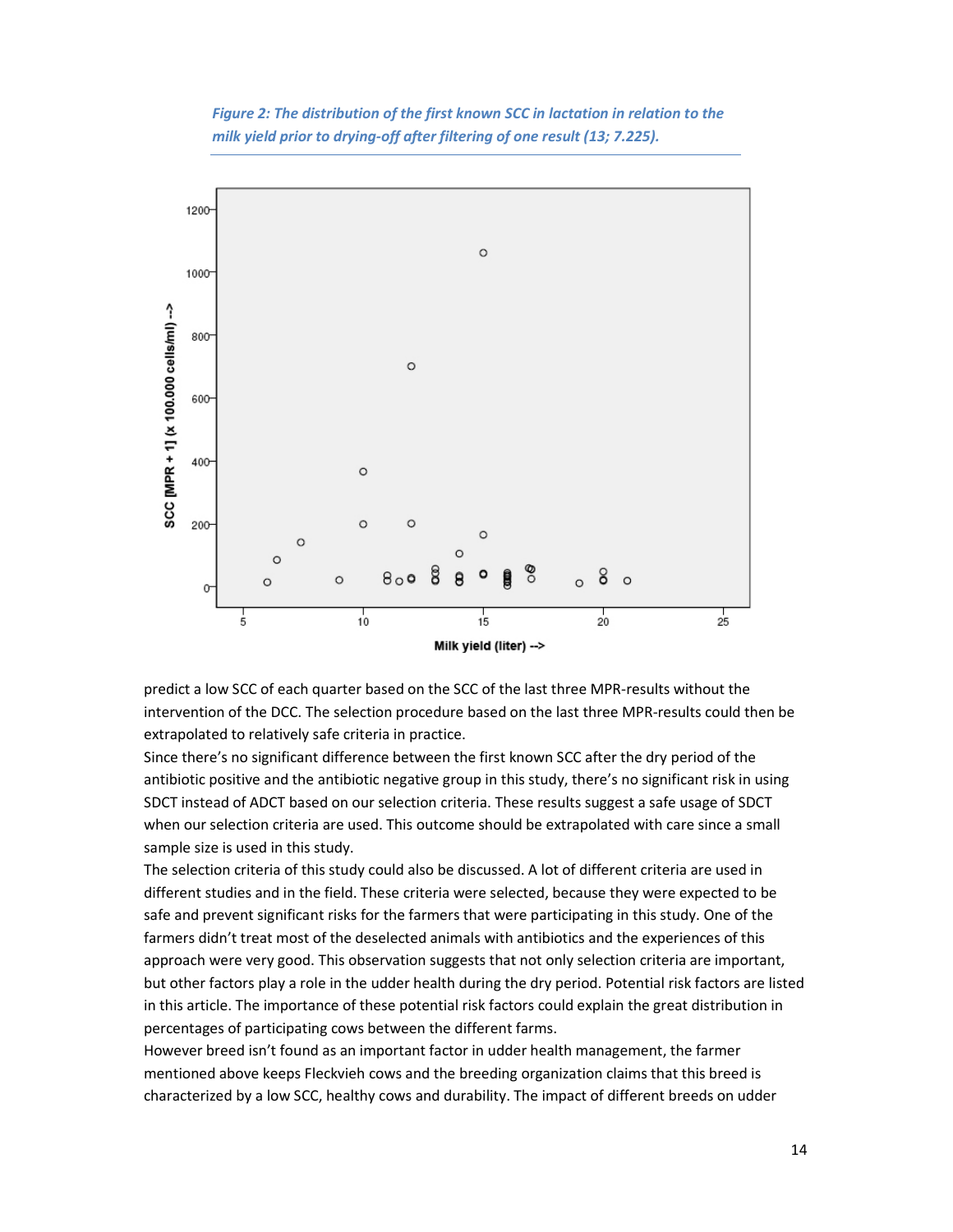health during the dry period should be further investigated, since the differences in breeds and the available data in this study are insignificant for such investigation.

Because of the growing public concerns about antibiotic usage in the livestock industry and antibiotic resistance, each farmer should make a well-considered decision about SDCT in my opinion. The decision for SDCT should be made farm-specific, because it's described in literature that the optimal decision whether to use SDCT is specific for each farm and should be based on farm-specific characteristics [17] and this observation is confirmed in this study. The decision whether to use SDCT should also be evaluated periodically.

The risk factors should be minimized or be as favorable as possible to obtain the best result. Starting a SDCT with a lot of risk factors could have devastating consequences to the udder health status of the farm without the advantages of the SDCT. On the other hand the potential risk factors for SDCT are dynamically and the farm-specific advice could change from favorable to unfavorable or vice versa all times, which underlines the importance of a periodic evaluation.

Further investigation is necessary to reveal ultimate practical selection criteria and discover the importance of different risk factors in udder health during the dry period. The data in this study were insignificant to give practical advice about uniform practical selection criteria or the absolute importance of milk yield prior to drying-off as a risk factor.

With the available data no significant correlation between milk yield prior to drying-off and udder health is revealed. Maybe there's no correlation between milk yield prior to drying-off and the first known SCC in the subsequent lactation or the data in this study were inadequate to find a significant correlation. In order to describe the importance of this potential risk factor better this study should be repeated with a greater sample size.

# **Conclusions**

On behalf of this study a couple of conclusions can be made. At first, no significant difference between cows dried-off with antibiotics and without antibiotics is found in the first SCC after parturition in this study. Based on this outcome, there would be theoretically no risk in drying-off cows with the same inclusion criteria as those used in this study.

In addition to this outcome, no significant correlation is found between the milk yield at drying-off and the first SCC after parturition. This correlation isn't proved in all data, as well as in the ADCT group as the SDCT group. This outcome suggests that no association between the first SCC after the dry period and the milk yield at drying-off is observed.

Further some risk factors in udder health management are listed in this study. The factors which are important in the prevention of IMI's could be related to management factors during lactation and to a couple of factors on quarter, cow and farm level. The factors which are encountered in different studies are listed in table 1.

# Acknowledgements

At first I would like to thank my supervisors Tine van Werven and Ruurd Jorritsma for the good advice and feedback during this study. Next to it I'm very grateful to the Department of Farm Animal Health of the Veterinary Faculty of University Utrecht and the Veterinary Practice of Farm Animals of the University for the opportunity to do this study. I also want to express my gratitude to the farmers who participated in this study.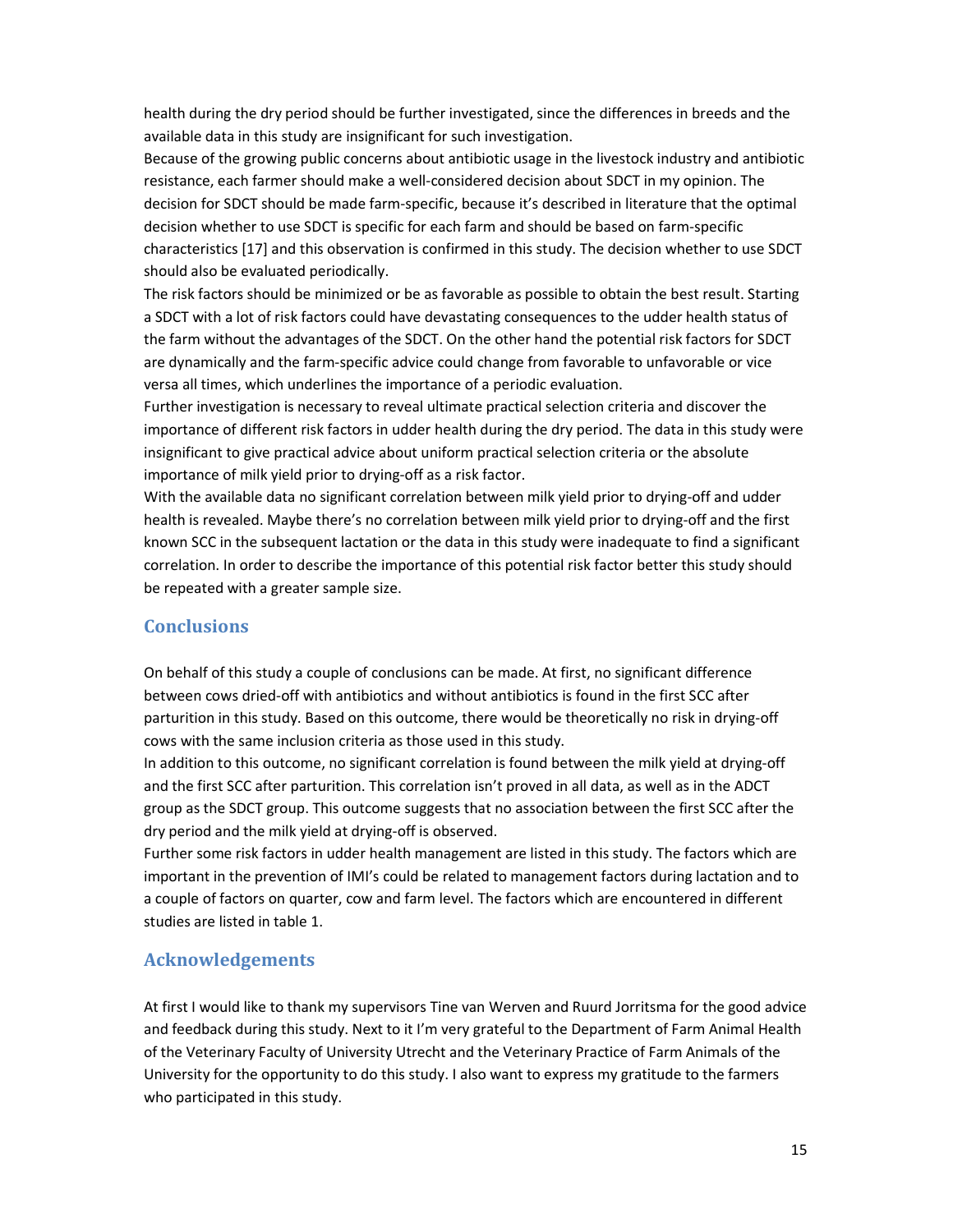# References

[1] Newman KA, Rajala-Schultz PJ, DeGraves FJ et al. Association of milk yield and infection status at dry-off with intramammary infections at subsequent calving. J. Dairy Res. 2010; 77, 99-106

[2] Pyörälä S. Mastitis in post-partum dairy cows. Reprod. Dom. Anim. 2008; 43, 252-259

[3] Oliver SP, Sordillo LM. Approaches to the manipulation of mammary involution. J. Dairy Sci. 1989; 72, 1647-1664

[4] Dingwell RT, Kelton DF, Leslie KE et al. Deciding to dry-off: does level of production matter? National Mastitis Council Annual Meeting Proceedings. 2001; 69-75

[5] Berry EA, Hillerton JE. The effect of selective dry cow treatment on new intramammary infections. J. Dairy Sci. 2002; 85, 112-121

[6] Robert A, Seegers H, Bareille N. Incidence of intramammary infections during the dry period without or with antibiotic treatment in dairy cows – a quantitative analysis of published data. Vet. Res. 2006; 37, 25-48

[7] Woolford MW, Williamson JH, Day AM et al. The prophylactic effect of a teat sealer on bovine mastitis during the dry period and the following lactation. NZ Vet. J. 1998; 46, 12-19

 [8] Capuco AV, Akers RM. Mammary involution in dairy animals. Journal of Mammary Gland Biology and Neoplasia. 1999; 4, 137-144

[9] Hurley WL. Mammary gland function during involution and the declining phase of lactation. J. Dairy Sci. 1989; 72, 1637-1646

[10] Bradley AJ, Green MJ. The importance of the nonlactating period in the epidemiology of intramammary infection and strategies for prevention. Vet. Clin. Food Anim. 2004; 20, 547-568 [11] Sordillo LM, Shaver-Weaver K, DeRosa D. Immunobiology of the mammary gland. J. Dairy Sci. 1997; 80, 1851-1865

 [12] Dingwell RT, Leslie KE, Schukken YH et al. Association of cow and quarter-level factors at dryingoff with new intramammary infections during the dry period. Prev. Vet. Med. 2004; 63, 75-89

[13] Rajala-Schultz PJ, Hogan JS, Smith KL. Association between milk yield at dry-off and probability of intramammary infections at calving. J. Dairy Sci. 2005; 88, 577-579

 [14] Dingwell RT, Duffield TF, Leslie KE et al. The efficacy of intramammary Tilmicosin at drying-off, and other risk factors for the prevention of new intramammary infections during the dry period. J. Dairy Sci. 2002; 85, 3250-3259

 [15] Odensten MO, Berglund B, Persson Waller K et al. Metabolism and udder health at dry-off in cows of different breeds and production levels. J. Dairy Sci. 2007; 90, 1417-1428

 [16] De Vliegher S, Opsomer G, De Meulemeester L et al. Het droogzetten van melkvee: met of zonder antibiotica? Vlaams Diergeneeskundig Tijdschrift. 2004; 73, 365-373

 [17] Rajala-Schultz PJ, Torres AH, DeGraves FJ. Milk yield and somatic cell count during the following lactation after selective treatment of cows at dry-off. J. Dairy Res. 2011; 1-11

 [18] Bradley AJ, Green MJ. An investigation of the impact of intramammary antibiotic dry cow therapy on clinical coliform mastitis. J. Dairy Sci. 2001; 84, 1632-1639

 [19] Schukken YH, Wilson DJ, Welcome F et al. Monitoring udder health and milk quality using somatic cell counts. Vet. Res. 2003; 43, 579-596

 [20] Robert A, Roussel P, Bareille N et al. Risk factors for new intramammary infections during the dry period in untreated dairy cows from herds using selective dry cow therapy. Animal. 2008; 2, 247- 254

[21] Halasa T, Østerås O, Hogeveen H et al. Meta-analysis of dry cow management for dairy cattle.